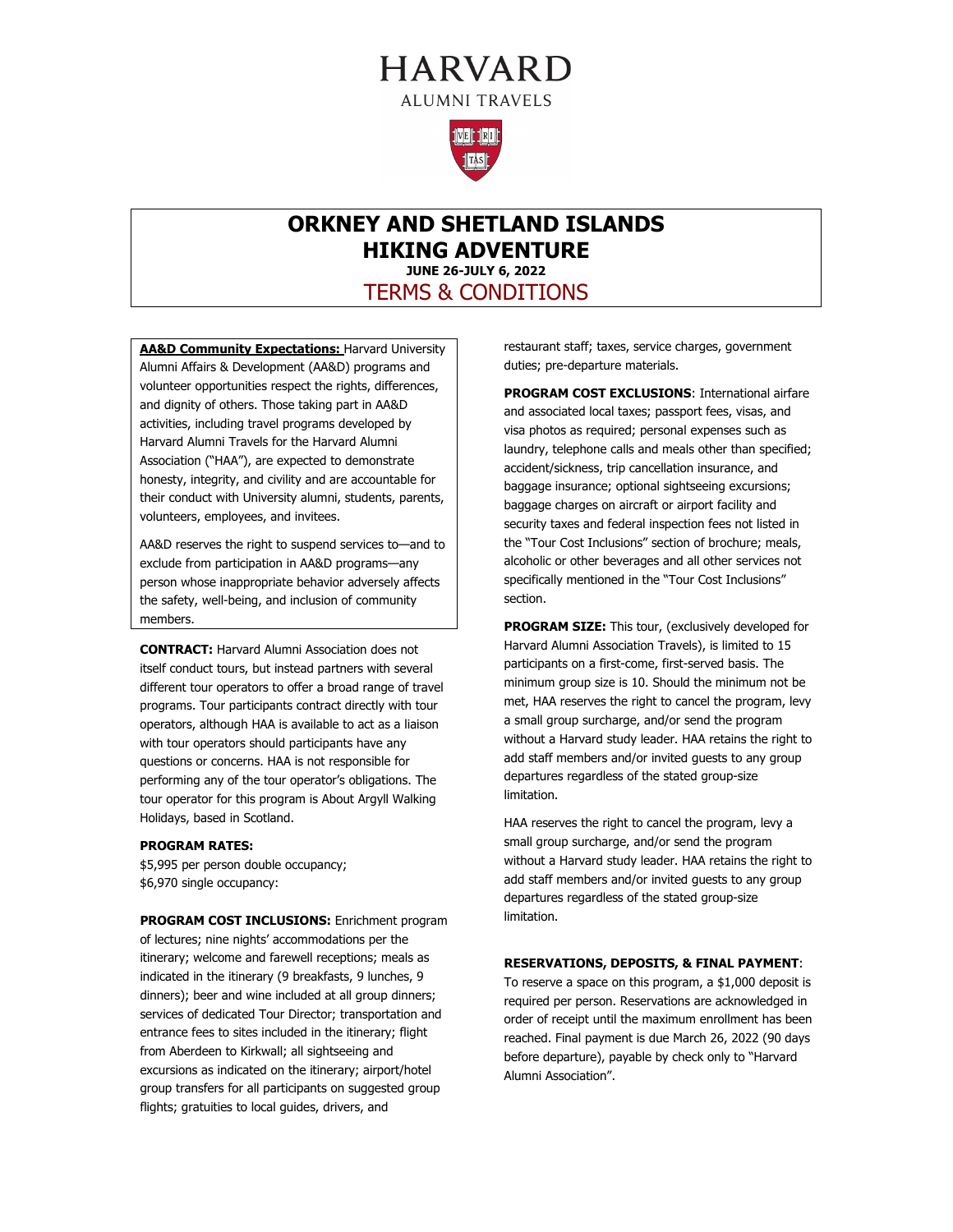#### **PARTICIPANT CANCELLATIONS & REFUNDS:**

Notification of cancellation must be received in writing by HAA from the participant. Refunds for cancellations are subject to the following per person charges: Cancel 90 days or more before departure: full refund of paid deposit; Cancel 60-90 days before departure: 50% of tour price per person; Cancel 60 days or less prior to departure: 100% of tour price per person.

**TRIP INSURANCE:** Neither HAA nor the tour operator, including all representatives, employees, and agents, will take responsibility for any costs or losses incurred or suffered by a participant, or a participant's dependents or traveling companions before, during or after the tour. This includes, without limitation, cancellation or curtailment of the tour, emergency evacuation expenses, medical expenses, repatriation expenses, or damage/theft/loss of personal baggage, money, and goods. As noted below, neither HAA nor its tour operators shall be liable for any airline cancellation penalty incurred by the purchase of a nonrefundable airline ticket or for any other expenses incurred by tour participants in preparing for the tour.

**HAA highly recommends the purchase of trip insurance to cover unforeseen trip interruptions, cancellations, lost baggage, and emergency medical assistance and evacuation. Participants may purchase trip insurance through any provider. HAA will provide information from one provider, Redpoint Resolutions, upon confirmation, which will detail available options. If a participant purchases a trip insurance policy from Redpoint Resolutions within a 14-day window, then the pre-existing medical conditions exclusion will be waived, and the participant will be eligible to purchase the "Cancel for Any Reason" upgrade. The 14-day window begins on the first day the participant's trip deposits become non-refundable. For participants who utilize a trip credit to book the trip, the 14-day window starts the first day the participant is subject to financial penalty for cancellation, including full or partial loss of the trip credit. An insurance policy, when issued, shall constitute a contract only between the participant and the insurance provider. HAA will not intervene in any transactional issues or claim disputes between the participant and the insurance provider.**

**AIR ARRANGEMENTS:** International airfare is not included in the cost of the program. Neither the Harvard Alumni Association nor the tour operator accepts the liability for any airline cancellation penalty incurred by the purchase of a non-refundable airline ticket. The air ticket when issued shall constitute the sole contract between the passenger and the airline concerned. Airfare is subject to change and availability and is nonrefundable. Your airline ticket constitutes a contract between you and the airline, even if purchased through Operator.

**WHAT TO EXPECT / PHYSICAL HEALTH:** Due to the prevalence of SARS-CoV-2 (COVID-19), participants should anticipate rules and restrictions to be enforced at airports, on flights, and at country entry points, as well as protocols in place during the program to reduce the risk of COVID-19 transmission. Updates will be provided closer to departure.

All participants must be in overall good health to participate in a HAA trip. All programs require physical independence and mobility: participants must be able to embark or disembark all conveyances used on the program alone or with minimal assistance from a traveling companion and must be able to climb stairs and step over raised thresholds without assistance.

Participants requiring assistance **must** travel with a companion who will be responsible for handling any required equipment. Any physical or mental health condition that may require special medical attention or physical assistance must be disclosed in writing prior to booking so that HAA and the tour operator may evaluate whether participation is feasible. All participants should consult with their doctor about whether they can meet the physical requirements of their trip and must complete and return any medical forms required by the tour operator.

Participants with **dietary restrictions** also must make these known to the tour operator well before departure, otherwise the tour operator may not be able to accommodate them.

**PREPARING FOR THE TOUR:** Participants will be provided with comprehensive pre-departure travel information, including specific suggestions for packing.

**CHANGES IN ITINERARY, PROGRAM, STAFFING & COSTS:** The itinerary is subject to change at the discretion of HAA and the tour operator. HAA reserves the right to change program dates, staff (including study leader), itineraries, or accommodations as conditions warrant. HAA further reserves the right to cancel programs, levy a small group surcharge, send a program without a study leader and/or withdraw HAA sponsorship from a program. Please note that all participants are bound to the cancellation fee schedule and other terms and conditions of the program regardless of whether HAA takes any of these actions.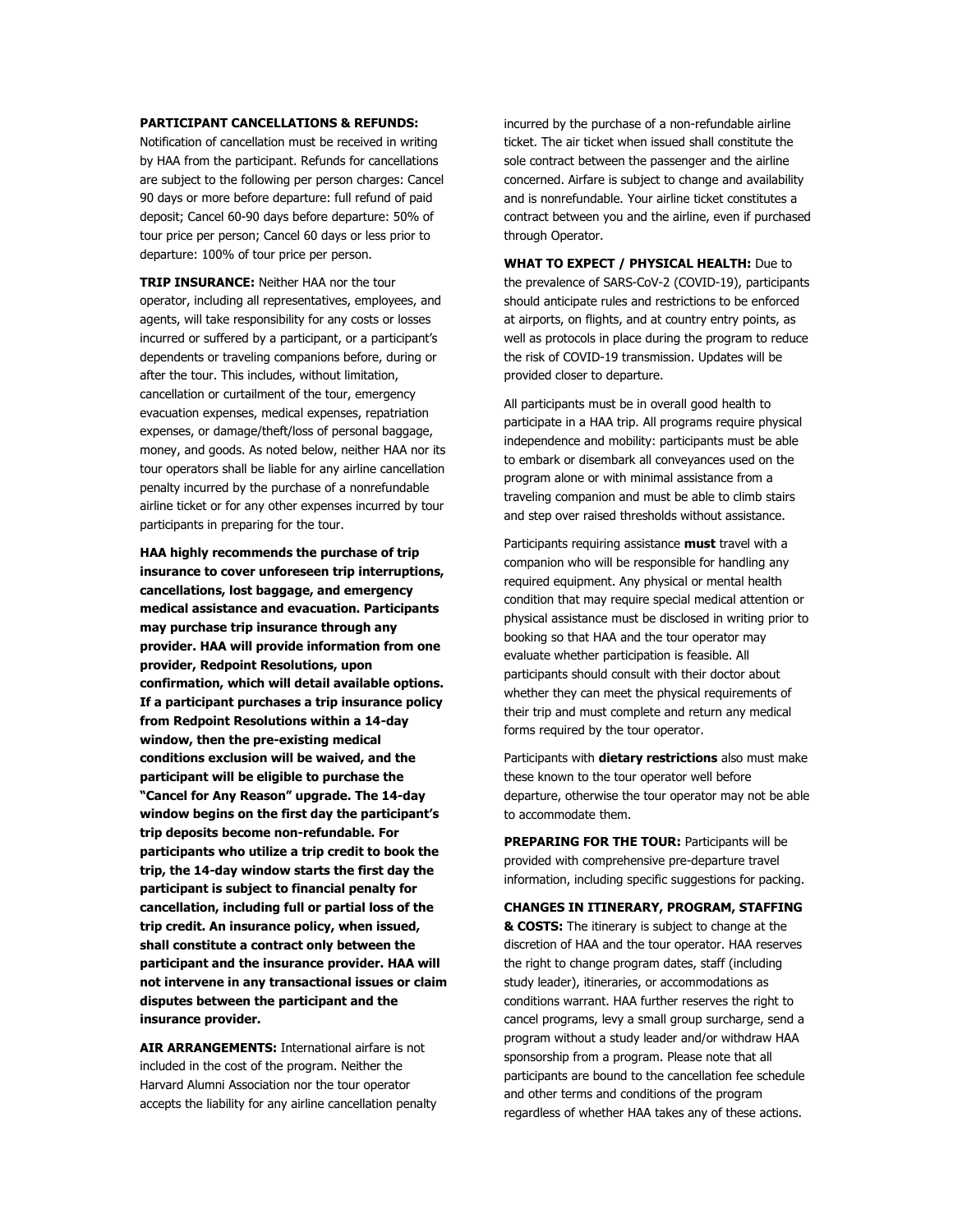Participants making deviations from the scheduled itinerary do so at their own expense. All prices quoted are based on prevailing fuel prices, airfares, and currency exchange rates in effect as of the date of this publication and are subject to change.

### **FAILURE TO OPERATE THE TOUR OR CANCELLATION OF THE TOUR BY THE TOUR**

**OPERATOR**: If the tour operator fails to operate the tour or cancels the tour, except as a direct result of adverse weather conditions, strikes, local laws, hostilities, wars, terrorist acts, significant health concerns (such as epidemics or pandemics requiring significant travel disruptions), or other such causes beyond HAA and the tour operator's reasonable control (Force Majeure Events), then the tour operator shall refund all monies received from tour participants. If the tour operator's failure to operate the tour or cancellation of the tour is a direct result of a Force Majeure Event, then the tour operator may provide tour participants a refund consisting, in whole or in part, of credit toward future travel. Tours also shall be cancelled if the U. S. State Department, another U.S. government agency, or a relevant local government agency issues a statement within sixty (60) days of tour departure to the effect that American citizens or others should not travel except for essential reasons to any of the destinations on the itinerary for that tour. In such case, the tour operator will provide an alternate tour with a revised or substitute itinerary and may provide tour participants who choose not to travel on the alternate itinerary a refund consisting, in whole or in part, of credit toward future travel.

#### **CURTAILMENT OF THE TOUR BY THE TOUR**

**OPERATOR:** If a tour is curtailed after it has begun, either as a direct result of a Force Majeure Event, or because the U. S. State Department, another U.S. government agency, or a relevant local government agency has issued a statement to the effect that American citizens or others should not travel except for essential reasons to the remaining destinations on the itinerary for that tour, then the tour operator will take immediate steps to end the tour early and assist tour participants with travel arrangements back to their homes or other final destinations. In such a case, the tour operator may provide tour participants a refund for the number of missed days on the original tour consisting, in whole or in part, of credit toward future travel. The calculation for any such refund shall take into account any non-recoverable prepayments, and any additional expenses incurred by the tour operator to wind up the tour early.

**RESPONSIBILITY:** The tour operator, its owners, and employees act only as agents for the various independent suppliers and contractors providing transportation, hotel accommodations, restaurants, and other services connected with this tour. Such travel, accommodations, and services are subject to the terms and conditions under which they are offered or provided, and HAA and the tour operator, along with their respective employees, agents, representatives, and assigns, accept no liability therefor. Neither HAA nor the tour operator assumes liability for any injury, damage, loss, accident, delay, or other irregularity which may be caused by the defect of any aircraft or vehicle or the negligence or default of any company or person engaged in carrying out or performing any of the services involved. Nor will HAA and the tour operator accept responsibility for losses, injury, damages, or expenses of any kind due to Force Majeure Events, other than as provided above. All services and accommodations are subject to the laws of the country in which they are provided. HAA and the tour operator reserve the right to make changes in the published itinerary whenever, in their sole judgment, they deem it necessary for the comfort, convenience, or safety of the tour participants. HAA and the tour operator may, in their sole judgment, decline to accept or retain any person as a tour participant. Baggage and personal effects are always the sole responsibility of their owners. The price of the program is given in good faith based on current tariffs and rates and is subject to change. Any increases in tariffs, exchange rates, or fuel prices will be passed onto participants. As part of the consideration and right to participate in a tour, each participant must sign this document and may be asked to sign a separate liability waiver and release form by the tour operator.

**PERSONAL INFORMATION:** HAA and the tour operator will not share participants' personal information with third parties or make it publicly available except as follows: participants' names, degree(s), home city, and email addresses may be included in the tour participant list that is distributed to tour staff and participants prior to departure; and relevant information about participants is shared with those contracted to provide tour services in the destination. Tour operators and their agents are prohibited from sharing or selling this information to other parties. Participants may opt out of sharing their email addresses with others on the tour participant list.

**DISCLAIMER:** Every reasonable effort has been made to ensure the accuracy of the information presented in this document. HAA is not responsible for errors in or damages resulting from the use of the information